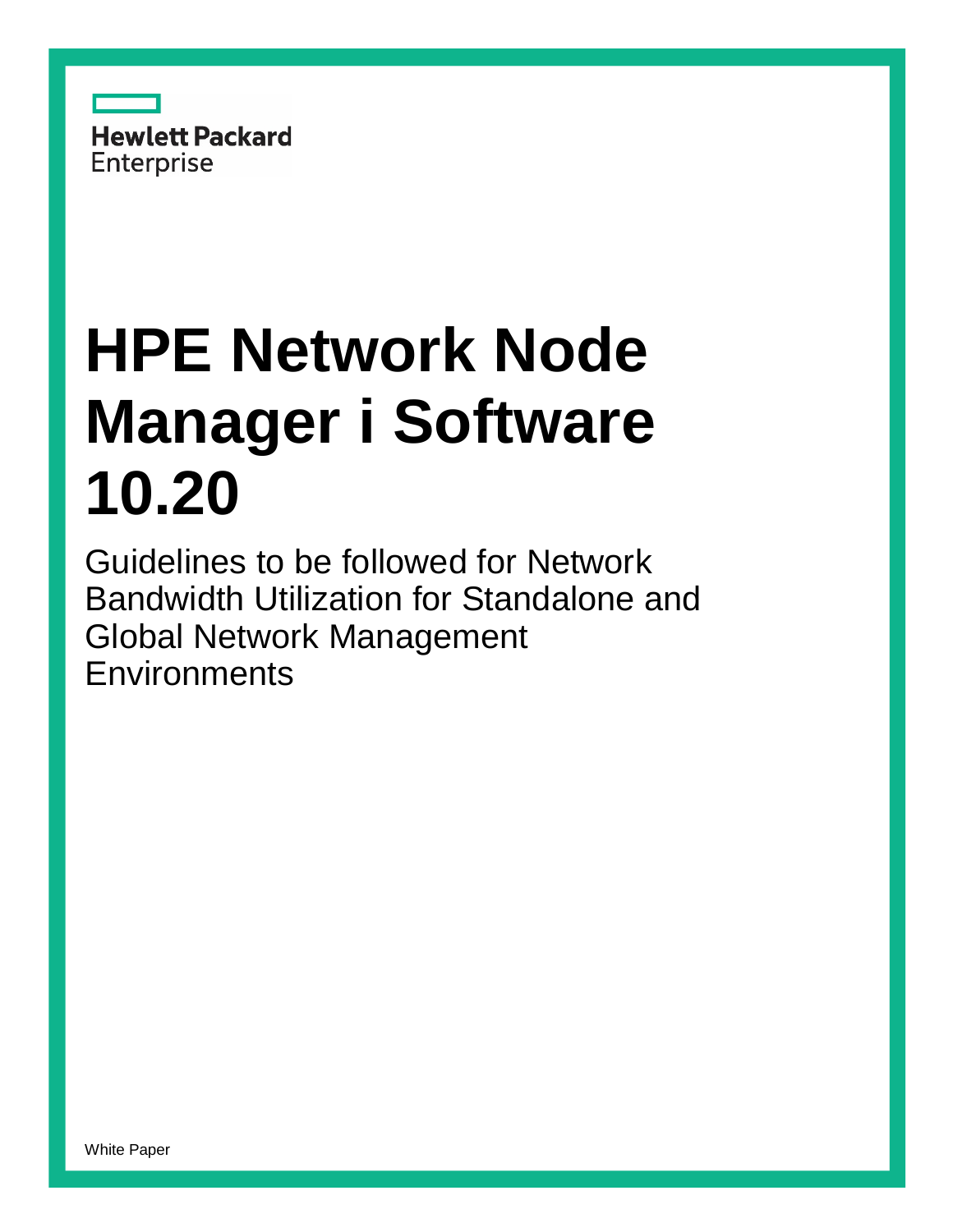# **Contents**

| Network Bandwidth Utilization for NNMi Standalone and Global Network Management Environments3 |  |
|-----------------------------------------------------------------------------------------------|--|
|                                                                                               |  |
|                                                                                               |  |
|                                                                                               |  |
|                                                                                               |  |
|                                                                                               |  |
|                                                                                               |  |
|                                                                                               |  |
|                                                                                               |  |
|                                                                                               |  |
|                                                                                               |  |
|                                                                                               |  |
|                                                                                               |  |
|                                                                                               |  |
|                                                                                               |  |
|                                                                                               |  |
|                                                                                               |  |
|                                                                                               |  |
|                                                                                               |  |
|                                                                                               |  |
|                                                                                               |  |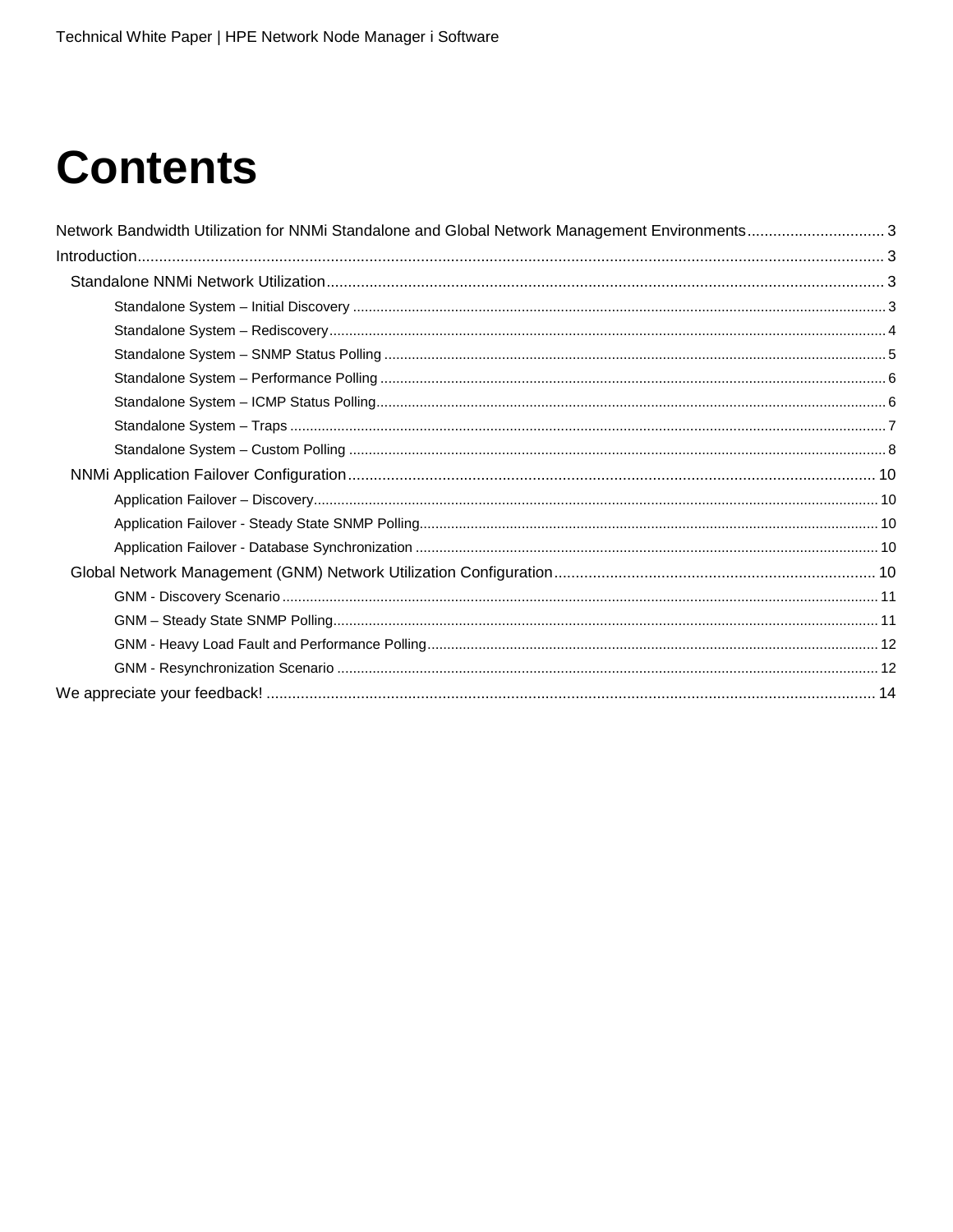# <span id="page-2-0"></span>**Network Bandwidth Utilization for NNMi Standalone and Global Network Management Environments**

This document provides examples of the expected network utilization for the NNMi release 10.0 standalone and Global Network Management environments. When using this document, note the following:

- Use this document as a guideline only.
- The majority of NNMi traffic is SNMP and ICMP.
- The Global Network Management traffic is TCP.
- The scenarios included in this document only measure traffic generated directly by NNMi.
- Other network traffic is likely to increase (for example, ARP and RARP) by using NNMi or any other network management software.

# <span id="page-2-1"></span>**Introduction**

This document describes the amount of network traffic generated by NNMi during different periods of common use. Use this document to determine in general how much network traffic might be used by NNMi in your network. NNMi is used in many ways, and each network is different (performance in your network environment might vary).

The first section (Standalone NNMi Network Utilization) documents network utilization of one NNMi management server. The second section (Global Network Management Network Utilization) documents the amount of network traffic generated in the Global Network Management environment. The third section documents Application Failover scenarios.

### <span id="page-2-2"></span>**Standalone NNMi Network Utilization**

#### <span id="page-2-3"></span>**Standalone System – Initial Discovery**

This scenario measured the volume of SNMP traffic generated on one NNMi management server during the initial discovery cycle. The time required for this initial discovery cycle depends on your network speed, the number and type of devices in your network, and the hardware on which NNMi is installed.

This test measured utilization during initial discovery of 1,500 nodes.

- No traps were received or generated by NNMi during this scenario.
- All NNMi Monitoring (SNMP and ICMP polling) was disabled to ensure that this scenario messaged only discovery traffic.

| Configuration settings on the<br><b>NNMi management server:</b><br><b>Configuration Workspace</b> | <b>Specific Settings</b>                                                                                                                                                                                        |         | <b>Objects</b> |  |
|---------------------------------------------------------------------------------------------------|-----------------------------------------------------------------------------------------------------------------------------------------------------------------------------------------------------------------|---------|----------------|--|
| Communication Configuration                                                                       | Communication Region (one defined):<br>ICMP Settings:<br>• Enable ICMP Communication<br>• ICMP Timeout set to 5 seconds<br>Default SNMPv1/v2 Community<br>Strings:<br>• Only one Community String<br>configured |         |                |  |
| Discovery Configuration                                                                           | <b>Schedule Settings</b>                                                                                                                                                                                        |         | 1500 Nodes     |  |
|                                                                                                   | Ping Sweep                                                                                                                                                                                                      | none    |                |  |
|                                                                                                   | Redisovery<br>Interval                                                                                                                                                                                          | 10 days |                |  |
|                                                                                                   | Auto-Discovery<br>Rules                                                                                                                                                                                         | none    |                |  |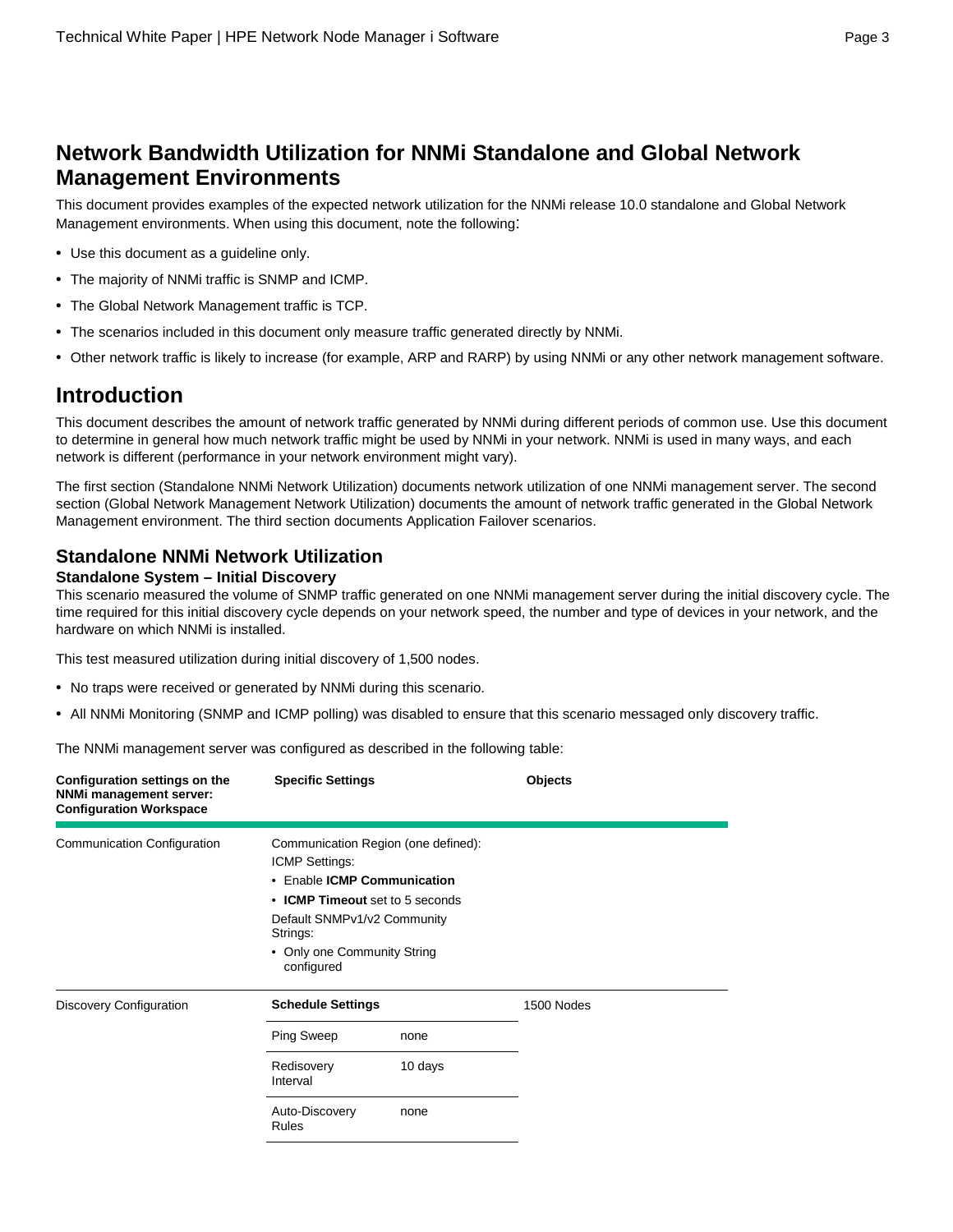|                               | Subnet<br>Connection<br><b>Rules</b> | none |                                               |
|-------------------------------|--------------------------------------|------|-----------------------------------------------|
|                               | Excluded IP<br>Addresses             | none |                                               |
|                               | Excluded<br>Interfaces               | none |                                               |
|                               | <b>Discovery</b><br>Seeds            | 1500 |                                               |
| Monitoring Configuration      |                                      |      | Disable all current polling<br>configurations |
|                               |                                      |      | <b>Enable State Polling</b>                   |
| <b>Incident Configuration</b> |                                      |      | SNMP Traps: (none)                            |

**Results:** Up to 960 packets per second or 2.55 Megabits per second with a total transfer of 192 MB when discovering nodes at a rate of 1500 nodes per 10 minutes. Environments with higher latency will see longer discovery times and lower peak bandwidth but roughly comparable total transfer.

#### <span id="page-3-0"></span>**Standalone System – Rediscovery**

This scenario measured the volume of SNMP traffic generated on one NNMi management server during the rediscovery cycle. The time required for this rediscovery cycle depends on your network speed, the number and types of devices on your network, and the hardware on which NNMi is installed.

All polling was disabled during the rediscovery of the 1,500 nodes. This rediscovery scenario measured the utilization of a rediscovery cycle. This measurement was taken during the first rediscovery cycle, which typically uses the most bandwidth. Over time, rediscovery extends over your configured rediscovery period and average bandwidth for rediscovery decreases.

| Configuration settings on the<br>NNMi management server:<br><b>Configuration Workspace</b> | <b>Specific Settings</b>                                                                                                                                                                                     |      | <b>Objects</b> |
|--------------------------------------------------------------------------------------------|--------------------------------------------------------------------------------------------------------------------------------------------------------------------------------------------------------------|------|----------------|
| Communication Configuration                                                                | Communication Region (one defined):<br>ICMP Settings:<br>• Enable ICMP Communication<br>• ICMP Timeout set to 5 seconds<br>Default SNMPv1/v2 Community Strings:<br>• Only one Community String<br>configured |      |                |
| Discovery Configuration                                                                    | <b>Schedule Settings</b>                                                                                                                                                                                     |      | 1500 Nodes     |
|                                                                                            | Ping Sweep                                                                                                                                                                                                   | none |                |
|                                                                                            | <b>Auto-Discovery Rules</b>                                                                                                                                                                                  | none |                |
|                                                                                            | <b>Subnet Connection Rules</b>                                                                                                                                                                               | none |                |
|                                                                                            | <b>Excluded IP Addresses</b>                                                                                                                                                                                 | none |                |
|                                                                                            | <b>Excluded Interfaces</b>                                                                                                                                                                                   | none |                |
|                                                                                            | <b>Discovery Seeds</b>                                                                                                                                                                                       | 1500 |                |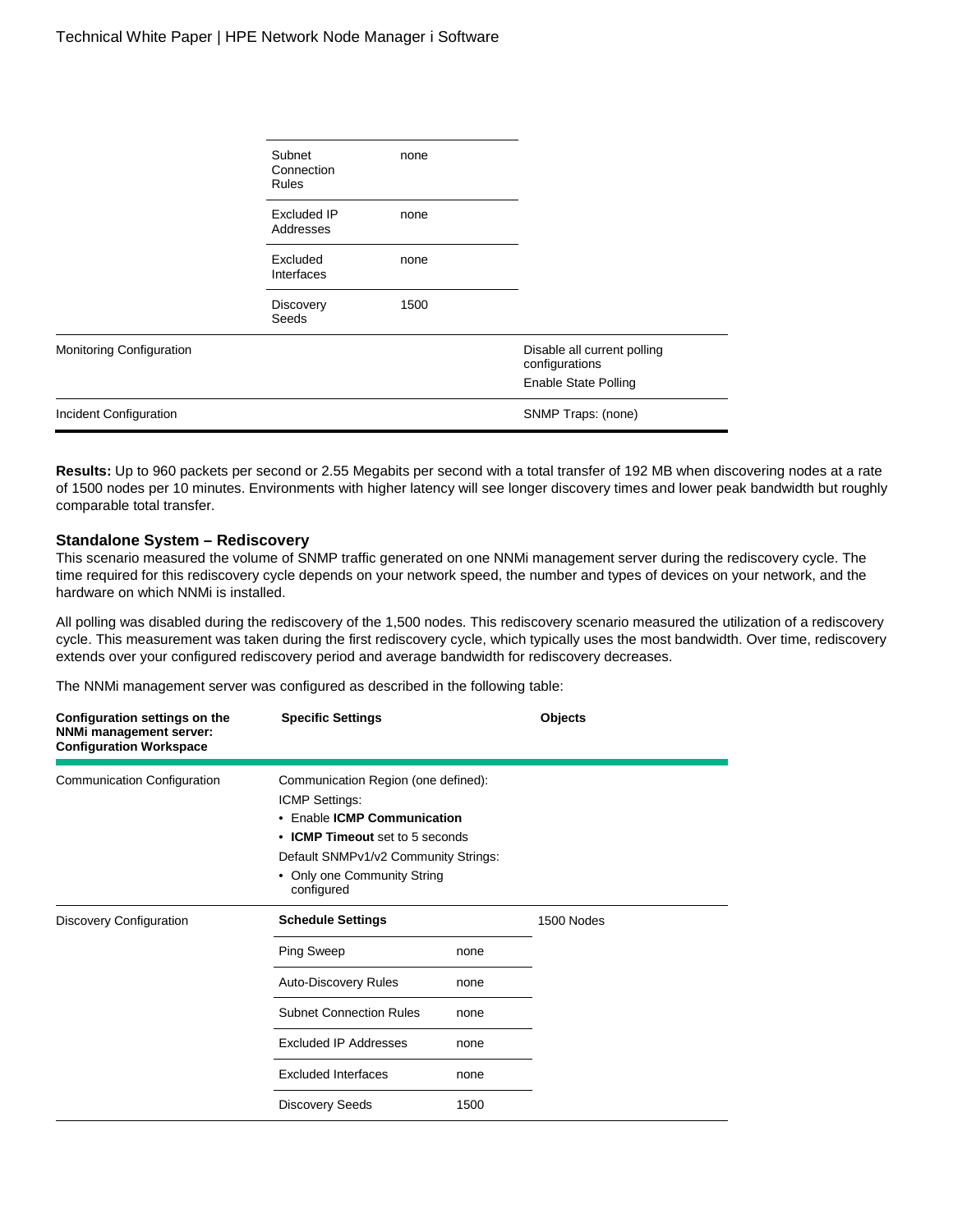| <b>Monitoring Configuration</b> | Disable all current polling<br>configurations<br>Enable State Polling |
|---------------------------------|-----------------------------------------------------------------------|
| Incident Configuration          | SNMP Traps: (none)                                                    |

**Results**: Up to 1378 packets per second or 3.67 Megabits per second with a total transfer of 138 MB when re-discovering nodes at a rate of 1500 nodes per 5 minutes. Environments with higher latency will see longer re-discovery times and lower peak bandwidth but roughly comparable total transfer.

#### <span id="page-4-0"></span>**Standalone System – SNMP Status Polling**

This scenario measured the volume of SNMP traffic generated on one NNMi management server during the device status polling cycle.

This scenario measured utilization during status polling on ~12k polled interface objects.

- No traps were being received by NNMi during this time.
- All polling except SNMP status polling was turned off.
- Discovery was turned off during this period.

| Configuration settings on the<br>NNMi management server:<br><b>Configuration Workspace</b> | <b>Specific Settings</b>                                                                                                                                                                                                                                                                                                                                                                                                                       | <b>Objects</b>                                                               |
|--------------------------------------------------------------------------------------------|------------------------------------------------------------------------------------------------------------------------------------------------------------------------------------------------------------------------------------------------------------------------------------------------------------------------------------------------------------------------------------------------------------------------------------------------|------------------------------------------------------------------------------|
| Communication Configuration                                                                | Communication Region (one defined):<br><b>ICMP Settings:</b><br>• Enable ICMP Communication<br>• ICMP Timeout set to 5 seconds<br>Default SNMPv1/v2 Community<br>Strings:<br>• Only one Community String<br>configured                                                                                                                                                                                                                         |                                                                              |
| <b>Discovery Configuration</b>                                                             | Rediscovery Interval set to 10 days<br>(to prevent rediscovery cycles during<br>the scenario)                                                                                                                                                                                                                                                                                                                                                  | 1800 Interfaces                                                              |
| Monitoring Configuration                                                                   | Default Fault Monitoring:<br>• Enable ICMP Management<br><b>Address Polling</b><br>• Enable ICMP Fault Polling<br>• Enable SNMP Interface Fault<br><b>Polling</b><br>• Enable Card Fault Polling<br>• Enable Node Component Fault<br><b>Polling</b><br>• Fault Polling Interval set to 5<br>minutes<br>Default Performance Monitoring:<br>• Enable SNMP Interface<br>Performance Polling<br>• Performance Polling Interval set to 5<br>minutes | Disable all current<br>polling configurations<br><b>Enable State Polling</b> |
| Incident Configuration                                                                     |                                                                                                                                                                                                                                                                                                                                                                                                                                                | SNMP Traps: (none)                                                           |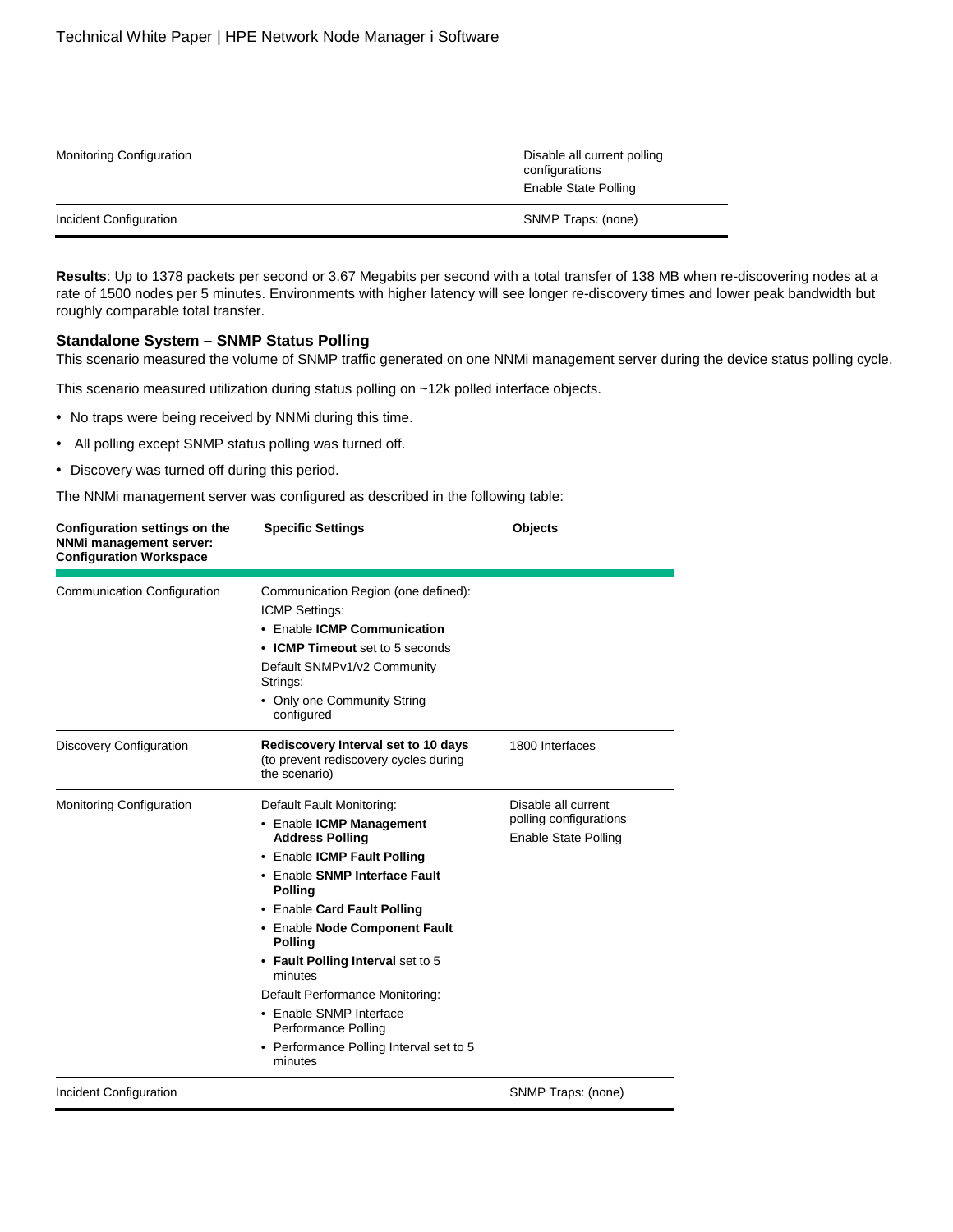**Results**: Up to 30 packets per second or 0.039 Megabits per second with a total transfer of 1.46 MB when SNMP Status polling on ~12k polled interface objects per 5 minutes. It might increase as per customer environment.

#### <span id="page-5-0"></span>**Standalone System – Performance Polling**

This scenario measured the volume of SNMP traffic generated on one NNMi management server during the device performance polling cycle.

Utilization was measured during performance polling for the same ~12k interface objects polled during status polling scenario.

- No traps were being received by NNMi during this time.
- All polling except SNMP performance polling was turned off.

The NNMi management server was configured as described in the following table:

| Configuration settings on the<br><b>NNMi management server:</b><br><b>Configuration Workspace</b> | <b>Specific Settings</b>                                                                      | <b>Objects</b>     |
|---------------------------------------------------------------------------------------------------|-----------------------------------------------------------------------------------------------|--------------------|
| Communication Configuration                                                                       | Communication Region (one<br>defined):                                                        |                    |
|                                                                                                   | ICMP Settings:                                                                                |                    |
|                                                                                                   | • Fnable ICMP Communication                                                                   |                    |
|                                                                                                   | • ICMP Timeout set to 5 seconds                                                               |                    |
|                                                                                                   | Default SNMPv1/v2 Community<br>Strings:                                                       |                    |
|                                                                                                   | • Only one Community String<br>configured                                                     |                    |
| Discovery Configuration                                                                           | Rediscovery Interval set to 10<br>days (to prevent rediscovery cycles<br>during the scenario) | 1800 Interfaces    |
| <b>Monitoring Configuration</b>                                                                   | <b>Default Fault Monitoring:</b>                                                              |                    |
|                                                                                                   | • Enable ICMP Management<br><b>Address Polling</b>                                            |                    |
| Incident Configuration                                                                            |                                                                                               | SNMP Traps: (none) |

**Results:** Up to 243 packets per second or 0.773 Megabits per second with a total transfer of 29 MB when Performance Polling on ~12k polled interface objects per 5 minutes. It might increase as per customer environment.

#### <span id="page-5-1"></span>**Standalone System – ICMP Status Polling**

This scenario measure the volume of ICMP traffic generated on one NNMi management server during the ICMP fault polling cycle.

Utilization was measured during ICMP polling on 1,800 polled addresses.

• Only ICMP traffic was measured—all other traffic was excluded.

| Configuration settings on the<br>NNMi management server:<br><b>Configuration Workspace</b> | <b>Specific Settings</b>                                                                       | <b>Objects</b> |
|--------------------------------------------------------------------------------------------|------------------------------------------------------------------------------------------------|----------------|
| <b>Communication Configuration</b>                                                         | Communication Region (one<br>defined):<br><b>ICMP Settings:</b><br>• Enable ICMP Communication |                |
|                                                                                            | • ICMP Timeout set to 5 seconds                                                                |                |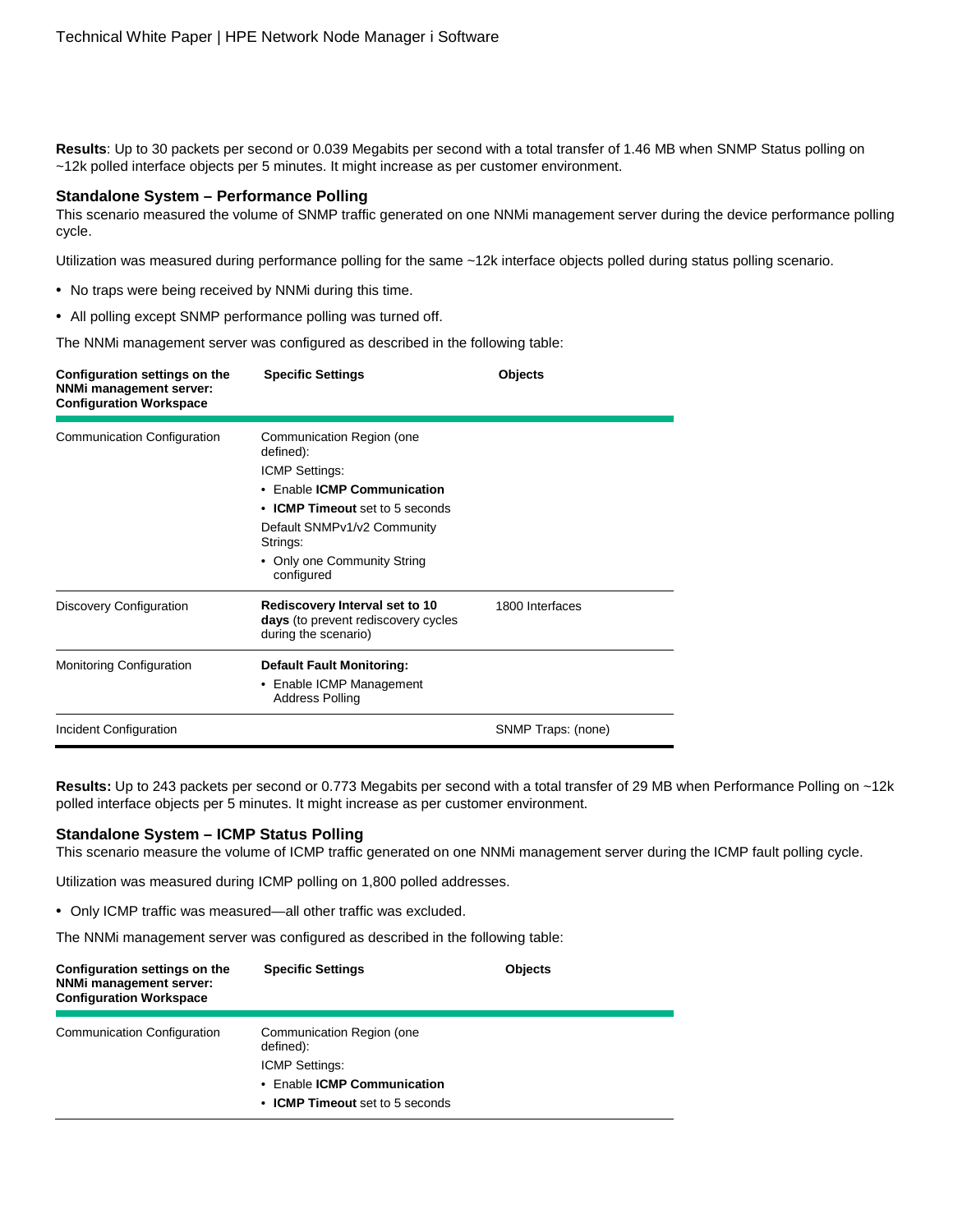|                                | Default SNMPv1/v2 Community<br>Strings:                                                       |                    |
|--------------------------------|-----------------------------------------------------------------------------------------------|--------------------|
|                                | • Only one Community String<br>configured                                                     |                    |
| <b>Discovery Configuration</b> | Rediscovery Interval set to 10 days<br>(to prevent rediscovery cycles during<br>the scenario) | 1800 addresses     |
| Monitoring Configuration       | <b>Default Fault Monitoring:</b>                                                              |                    |
|                                | • Enable ICMP Management<br><b>Address Polling</b>                                            |                    |
|                                | • Enable ICMP Fault Polling                                                                   |                    |
|                                | • Enable SNMP Interface                                                                       |                    |
|                                | <b>Fault Polling</b>                                                                          |                    |
|                                | • Enable Card Fault Polling                                                                   |                    |
|                                | • Enable Node Component Fault<br><b>Polling</b>                                               |                    |
|                                | • Fault Polling Interval set to 5<br>minutes                                                  |                    |
|                                | <b>Default Performance Monitoring:</b>                                                        |                    |
|                                | • Enable SNMP Interface<br>Performance Polling                                                |                    |
|                                | • Performance Polling Interval set<br>to 5 minutes                                            |                    |
| Incident Configuration         |                                                                                               | SNMP Traps: (none) |

**Results**: Up to 12 packets per second or 0.005 Megabits per second with a total transfer of .19 MB when ICMP Status polling on 1800 polled addresses per 5 minutes. It might increase as per customer environment.

#### <span id="page-6-0"></span>**Standalone System – Traps**

This scenario measured the volume of SNMP traffic generated on one NNMi management server under a steady-state trap load. A Cisco Link Down/Cisco Link Up trap was sent at a rate of 10 per second.

- Only Cisco Link Up/Cisco Link Down traps were sent from interface 1 (which was polled by NNMi), and were randomly sent from all 1,500 nodes at rate10 traps/sec.
- Cisco Link Up/Cisco Link Down traps caused the following NNMi actions that resulted in additional ICMP and SNMP traffic:
	- Rediscovery of each node that sent a link down trap
	- Immediate status poll of each interface that sent a trap
- Some trap de-duplication was occurring so not every trap caused the secondary NNMi actions.

| <b>Specific Settings</b>                                                                                                          | <b>Objects</b>                            |
|-----------------------------------------------------------------------------------------------------------------------------------|-------------------------------------------|
| Communication Region (one<br>defined):<br><b>ICMP Settings:</b><br>• Enable ICMP Communication<br>• ICMP Timeout set to 5 seconds |                                           |
| Default SNMPv1/v2 Community<br>Strings:                                                                                           |                                           |
|                                                                                                                                   | • Only one Community String<br>configured |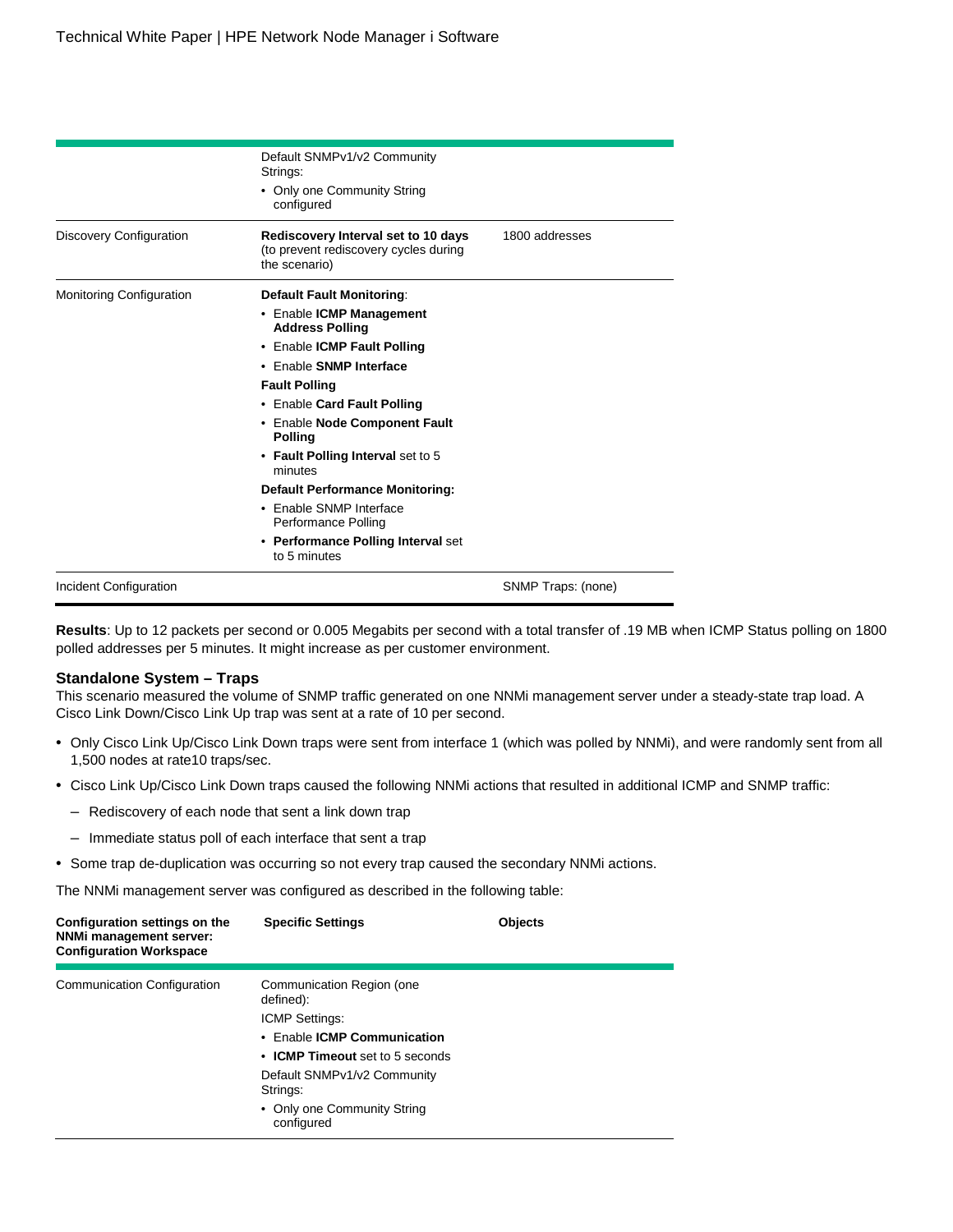| Discovery Configuration         | Rediscovery Interval set to 10<br>days (to prevent rediscovery cycles<br>during the scenario) | 1500 nodes         |
|---------------------------------|-----------------------------------------------------------------------------------------------|--------------------|
| <b>Monitoring Configuration</b> | Default Fault Monitoring:                                                                     | 1800 IP addresses  |
|                                 | • Enable ICMP Management<br><b>Address Polling</b>                                            | 11646 Interfaces   |
|                                 | • Enable ICMP Fault Polling                                                                   |                    |
|                                 | • Enable SNMP Interface                                                                       |                    |
|                                 | <b>Fault Polling</b>                                                                          |                    |
|                                 | • Enable Card Fault Polling                                                                   |                    |
|                                 | • Enable Node Component Fault<br><b>Polling</b>                                               |                    |
|                                 | • Fault Polling Interval set to 5<br>minutes                                                  |                    |
|                                 | Default Performance Monitoring:                                                               |                    |
|                                 | • Enable SNMP Interface<br><b>Performance Polling</b>                                         |                    |
|                                 | • Performance Polling Interval<br>set to 5 minutes                                            |                    |
| Incident Configuration          |                                                                                               | <b>SNMP Traps:</b> |
|                                 |                                                                                               | • Cisco Link Up    |
|                                 |                                                                                               | • Cisco Link Down  |

**Results**: Up to 216 packets per second or 0.405 Megabits per second with a total transfer of 61 MB when traps sent at 10 traps/sec from 1500 nodes per 20 minutes. It might increase as per customer environment.

#### <span id="page-7-0"></span>**Standalone System – Custom Polling**

This scenario measured the volume of SNMP traffic generated on one NNMi management server during a Custom Polling cycle. Utilization was measured during custom polling of 11500 interfaces (if%util was polled).

| Configuration settings on the<br><b>NNMi management server:</b><br><b>Configuration Workspace</b> | <b>Specific Settings</b>                                                                                                   | Objects           |
|---------------------------------------------------------------------------------------------------|----------------------------------------------------------------------------------------------------------------------------|-------------------|
| Communication Configuration                                                                       | Communication Region (one<br>defined):<br>ICMP Settings:<br>• Enable ICMP Communication<br>• ICMP Timeout set to 5 seconds |                   |
|                                                                                                   | Default SNMPv1/v2 Community<br>Strings:                                                                                    |                   |
|                                                                                                   | • Only one Community String<br>configured                                                                                  |                   |
| <b>Discovery Configuration</b>                                                                    | Rediscovery Interval set to 10<br>days so that no discovery would<br>occur                                                 | 1500 nodes        |
| <b>Monitoring Configuration</b>                                                                   | Default Fault Monitoring:                                                                                                  | 1800 IP addresses |
|                                                                                                   | • Enable ICMP Management<br><b>Address Polling</b>                                                                         | 11646 Interfaces  |
|                                                                                                   | • Enable <b>ICMP Fault Polling</b>                                                                                         |                   |
|                                                                                                   | • Enable SNMP Interface                                                                                                    |                   |
|                                                                                                   | <b>Fault Polling</b><br>• Enable Card Fault Polling                                                                        |                   |
|                                                                                                   |                                                                                                                            |                   |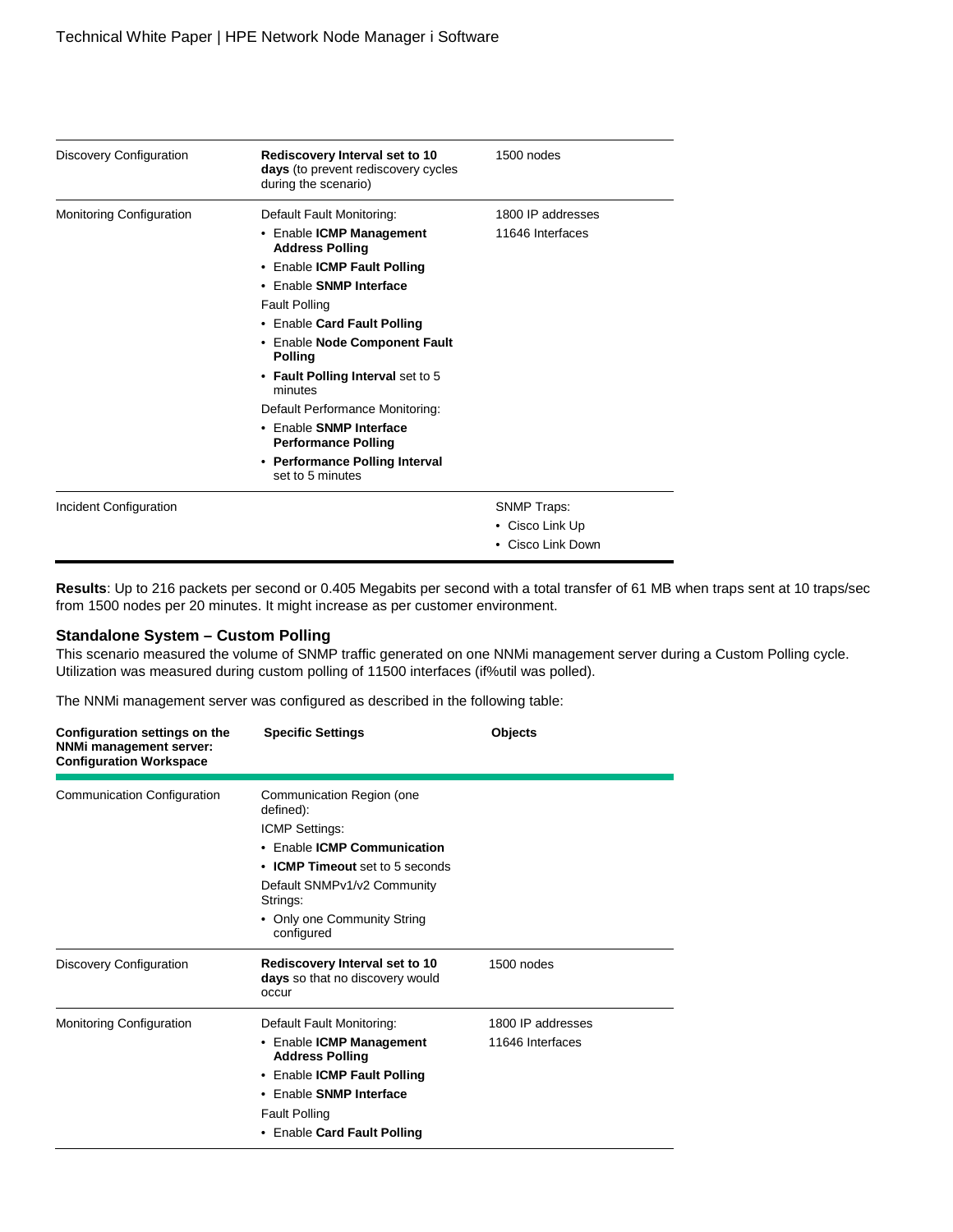$\frac{1}{2}$ 

|                                    | • Enable Node Component Fault<br><b>Polling</b>                                    |                    |
|------------------------------------|------------------------------------------------------------------------------------|--------------------|
|                                    | • Fault Polling Interval set to 5<br>minutes                                       |                    |
|                                    | Default Performance Monitoring:                                                    |                    |
|                                    | • Enable SNMP Interface<br><b>Performance Polling</b>                              |                    |
|                                    | • Performance Polling Interval<br>set to 5 minutes                                 |                    |
| <b>Incident Configuration</b>      |                                                                                    | SNMP Traps: (none) |
| <b>Custom Poller Configuration</b> | <b>Enable Custom Poller</b><br>One Custom Poller Collection<br>defined for if%util | 11500 interfaces   |

**Results**: Up to 13 packets per second or 0.042 Megabits per second with a total transfer of 1.6 MB when Custom polling on 11500 interfaces per 5 minutes. It might increase as per customer environment.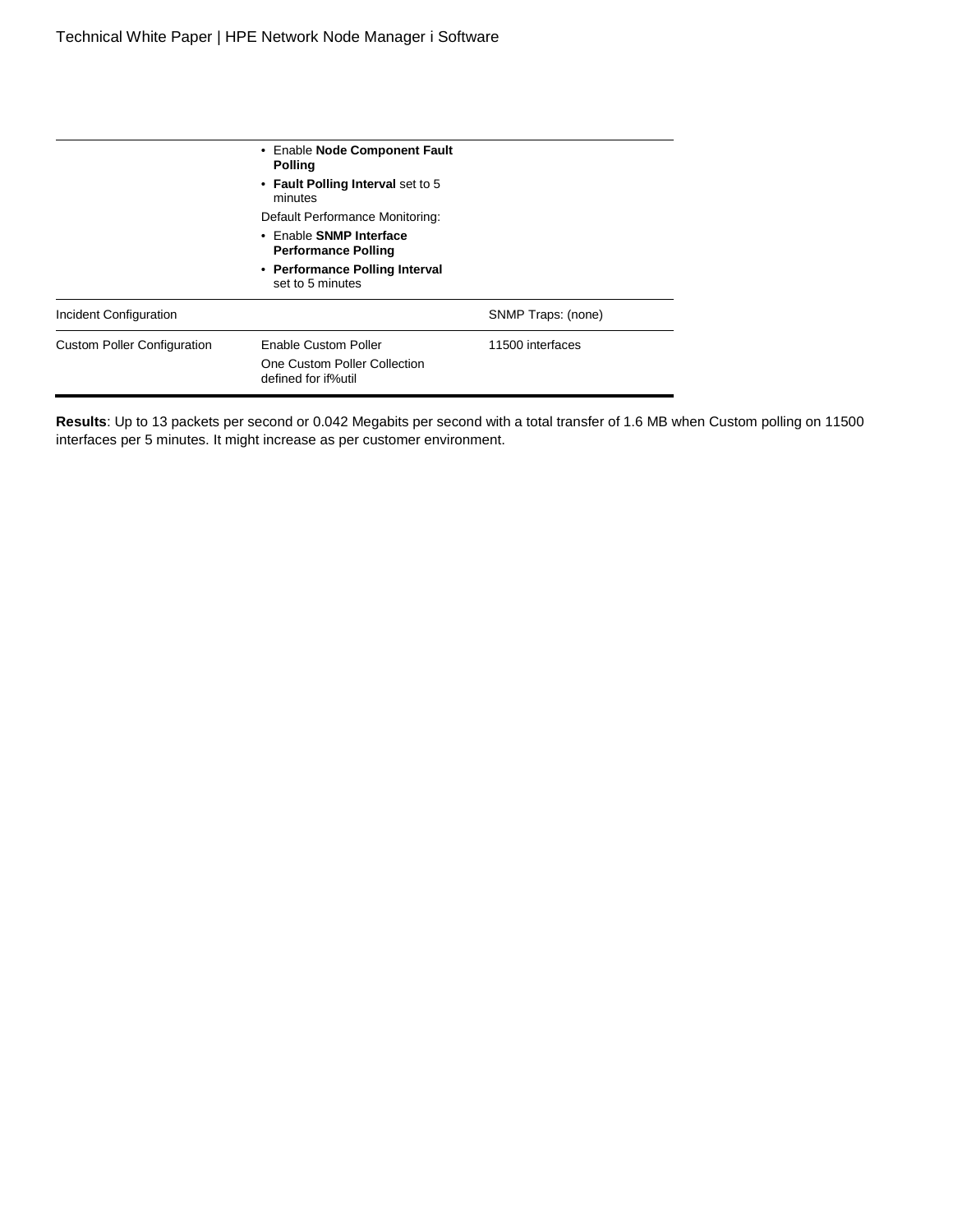#### <span id="page-9-0"></span>**NNMi Application Failover Configuration**

NNMi's Application Failover functionality replicates the Postgres database from the Active server to the Standby server on port 5432 and sends transaction logs and database .zip files on port 7810. The following scenarios measured the TCP traffic on these two ports.

For these scenarios, NNMi was scaled to the upper end of the Extra High single-system tier: 30,000 nodes, 90,000 polled objects (performance and fault polling), and 210, 000 Custom Polled objects. All objects were polled at the default interval.

The NNMi Active Server configuration that applies to each scenario is described in the following table:

| <b>Configuration settings on Extra</b><br>high Single-System Tier (NNMi<br>management servers):<br><b>Configuration Workspace</b> | <b>Specific Settings on Active machine</b>                                  | Objects                   |
|-----------------------------------------------------------------------------------------------------------------------------------|-----------------------------------------------------------------------------|---------------------------|
| Discovery Configuration                                                                                                           | <b>Rediscovery Interval on all Regional</b><br>Managers was set to 24 hours | 30,000 nodes              |
| <b>Monitoring Configuration</b>                                                                                                   | Default Fault Monitoring:                                                   | 32,908 Interfaces         |
|                                                                                                                                   | • Enable ICMP Management<br><b>Address Polling</b>                          | 90,000 Node<br>Components |
|                                                                                                                                   | • Enable ICMP Fault Polling                                                 |                           |
|                                                                                                                                   | • Enable SNMP Interface                                                     |                           |
|                                                                                                                                   | <b>Fault Polling</b>                                                        |                           |
|                                                                                                                                   | • Enable Card Fault Polling                                                 |                           |
|                                                                                                                                   | • Enable Node Component Fault<br><b>Polling</b>                             |                           |
|                                                                                                                                   | • Fault Polling Interval set to 5<br>minutes                                |                           |
|                                                                                                                                   | Default Performance Monitoring:                                             |                           |
|                                                                                                                                   | • Enable SNMP Interface<br><b>Performance Polling</b>                       |                           |
|                                                                                                                                   | • Performance Polling Interval set<br>to 5 minutes                          |                           |
| Incident Configuration                                                                                                            |                                                                             | SNMP Traps: (none)        |

#### <span id="page-9-1"></span>**Application Failover – Discovery**

This scenario measured the TCP traffic volume received on the Application Failover ports during initial discovery on the Active server.

**Results**: Up to 2457 packets per second or 36 Megabits per second with a total transfer of 4050 MB when discovery of 30K nodes per 15 minutes. It might increase as per customer environment.

#### <span id="page-9-2"></span>**Application Failover - Steady State SNMP Polling**

This scenario measured traffic after discovery had completed and all polling was set to the 5 minutes default interval. No resynchronization, heavy rediscovery, outages or other events that would cause heavy load on the system were occurring.

**Results**: Up to 27 packets per second or 0.53 Megabits per second with a total transfer of 60 MB when status poll of 30K nodes per 15 minutes. It might increase as per customer environment.

#### <span id="page-9-3"></span>**Application Failover - Database Synchronization**

Periodically, Application Failover does full database synchronization from the Active server to the Standby server. Network traffic was measured during this period of increased traffic between the Active and Standby servers.

**Results**: Up to 1312 packets per second or 20 Megabits per second with a total transfer of 2279 MB when DB Synchronization happens for 30K nodes per 15 minutes. It might increase as per customer environment.

#### <span id="page-9-4"></span>**Global Network Management (GNM) Network Utilization Configuration**

The Global Network Management (GNM) feature of NNMi allows for central collection of several remote network management stations. The GNM scenario described in this section included one Global Manager and three Regional Managers.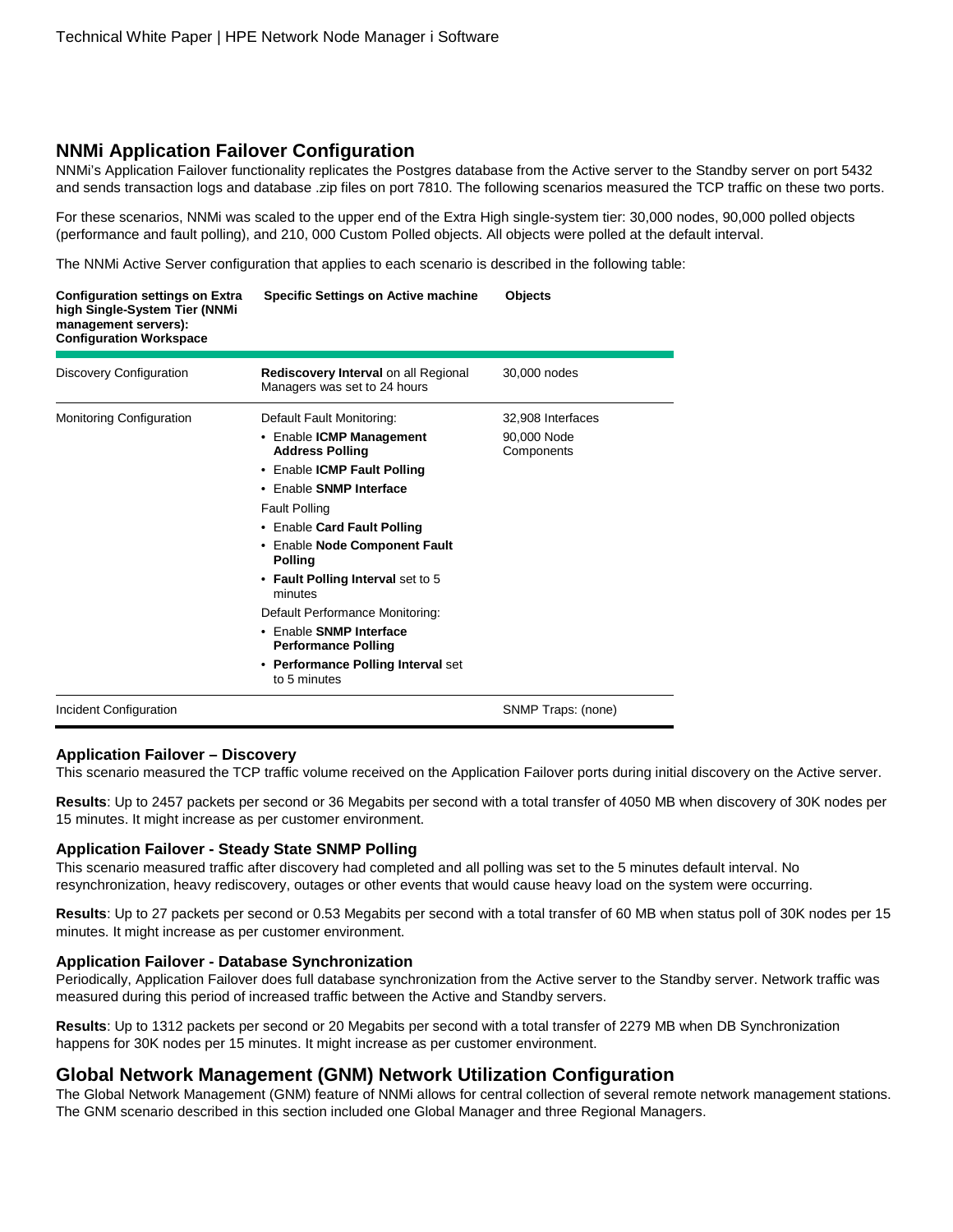Traffic Measured for the Global Network Management Scenarios:

- Traffic was measured on the Global Manager. The Global Manager was not responsible for discovering or monitoring any nodes. It was only responsible for displaying data received from the three Regional Managers.
- The Global Manager's database contained a total of 65,000 nodes.
- Three Regional Managers (each managing from 15000 to 30,000 nodes) forwarded data to the Global Manager.
- Across the three Regional Managers was a total of 408,961 fault and performance polled interfaces, 534,581 node components (sometimes referred to as node health components) and 126,681 IP addresses.

#### <span id="page-10-0"></span>**GNM - Discovery Scenario**

This scenario measured the volume of traffic generated during the period directly after configuring one Regional Manager to forward data to the Global Manager. This is the traffic bandwidth required to send all of the topology information for 30,000 nodes from the Regional Manager to the Global Manager. Initial discovery on the Regional Manager was completed. No other Regional Managers were connected to the Global Manager during this period.

| <b>Configuration settings on Extra</b><br>high Single-System Tier (NNMi<br>management servers):<br><b>Configuration Workspace</b> | <b>Specific Settings</b>                                | <b>Objects</b>     |
|-----------------------------------------------------------------------------------------------------------------------------------|---------------------------------------------------------|--------------------|
| Global Network Management                                                                                                         | <b>Regional Manager Connections</b><br>(one configured) | 1 Regional Manager |
| Incident Configuration                                                                                                            |                                                         | SNMP Traps: (none) |

**Results**: Up to 145 packets per second or .8 Megabits per second with a total transfer of 90 MB of TCP traffic during forwarding the 30K nodes to GNM per 15 minutes. It might increase as per customer environment.

#### <span id="page-10-1"></span>**GNM – Steady State SNMP Polling**

This scenario measured the TCP traffic volume received by the Global Manager from the three Regional Managers.

During this scenario all of the polled objects mentioned in the Configuration section above were polled at the default interval of 5 minutes. The Global Manager had completed discovering (transferring) all the topology data from the three Regional Managers.

The three Regional Managers were configured as described in the following table:

| Configuration settings on the<br>three Regional Managers (NNMi<br>management servers)<br><b>Configuration Workspace</b> | <b>Specific Settings on Regional</b><br>Managers (each with these settings)                                                                                                                                                                                                                                                                                                                     | <b>Cumulative Object Count</b><br>forwarded Global Manager            |
|-------------------------------------------------------------------------------------------------------------------------|-------------------------------------------------------------------------------------------------------------------------------------------------------------------------------------------------------------------------------------------------------------------------------------------------------------------------------------------------------------------------------------------------|-----------------------------------------------------------------------|
| Discovery Configuration                                                                                                 | <b>Rediscovery Interval on all Regional</b><br>Managers was set to 24 hours                                                                                                                                                                                                                                                                                                                     | 65,000 nodes                                                          |
| <b>Monitoring Configuration</b>                                                                                         | Default Fault Monitoring:<br>• Enable ICMP Management<br><b>Address Polling</b><br>• Enable ICMP Fault Polling<br>• Enable SNMP Interface<br><b>Fault Polling</b><br>• Enable Card Fault Polling<br>• Enable Node Component Fault<br><b>Polling</b><br>• Fault Polling Interval set to 5<br>minutes<br>Default Performance Monitoring:<br>• Enable SNMP Interface<br><b>Performance Polling</b> | 126681 IP addresses<br>408961 Interfaces<br>534581 Node<br>Components |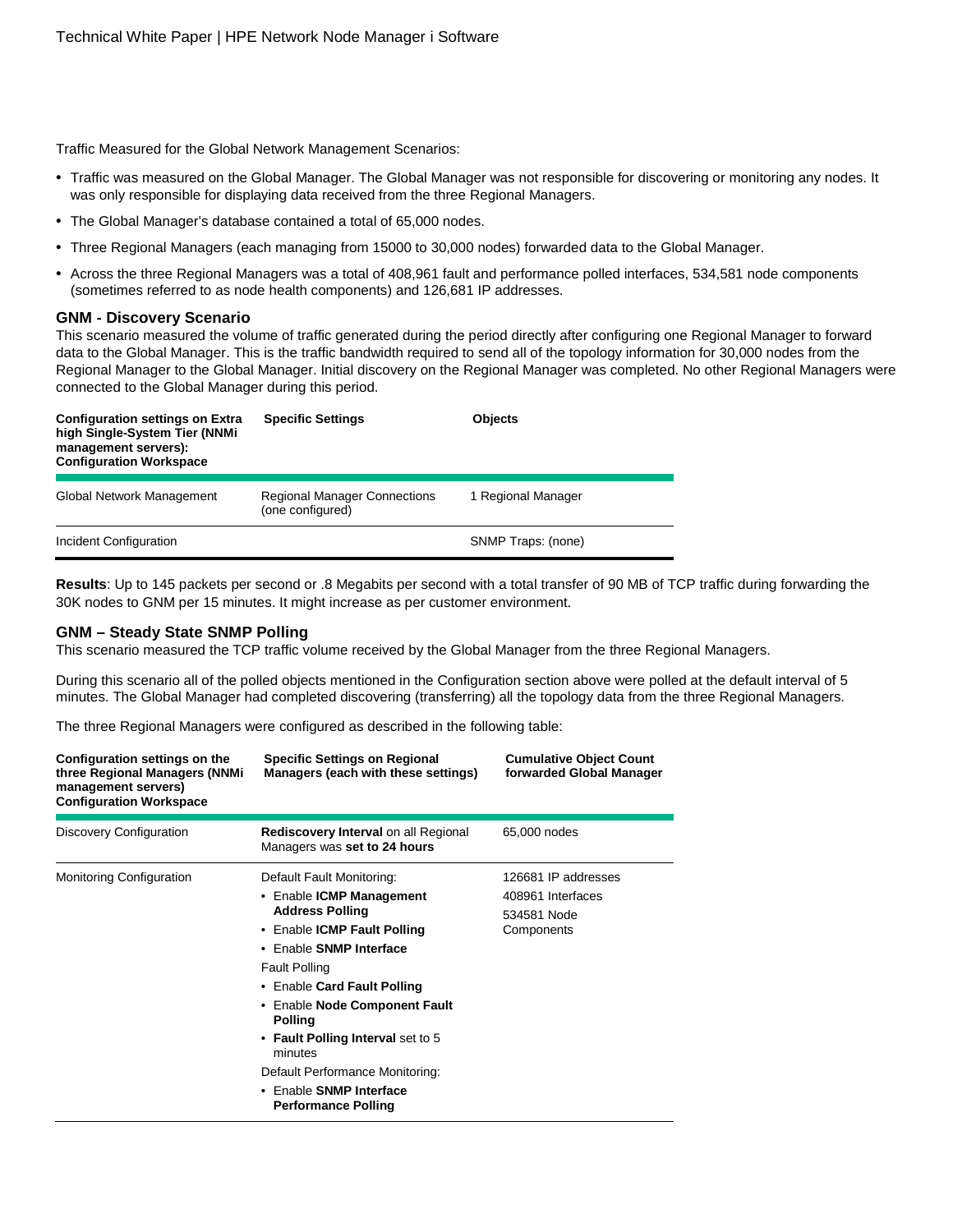• **Performance Polling Interval** set to 5 minutes

Incident Configuration SNMP Traps: (none)

Results: Up to 155 packets per second or .63 Megabits per second with a total transfer of 95 MB of TCP traffic during SNMP status polling on 65K nodes per 20 minutes. It might increase as per customer environment.

#### <span id="page-11-0"></span>**GNM - Heavy Load Fault and Performance Polling**

This scenario measured the TCP traffic volume received by the Global Manager from the three Regional Managers. During this scenario 117,500 of the 408,961 interfaces were fault and performance polled every minute. The remaining interfaces were fault and performance polled every 5 minutes.

Each of the Regional Manager configuration settings are described in the following tables. The only difference in the Regional Manager settings is the interval settings noted in red.

| Configuration settings on the<br>three Regional Managers (NNMi<br>management servers)<br><b>Configuration Workspace</b> | <b>Specific Settings on Regional</b><br>Managers (each with these settings)                                                                                                                                                                                                                                                                                                                                                                         | <b>Cumulative Object Count</b><br>forwarded Global Manager              |
|-------------------------------------------------------------------------------------------------------------------------|-----------------------------------------------------------------------------------------------------------------------------------------------------------------------------------------------------------------------------------------------------------------------------------------------------------------------------------------------------------------------------------------------------------------------------------------------------|-------------------------------------------------------------------------|
| Discovery Configuration                                                                                                 | Rediscovery Interval was set to 24<br>hours                                                                                                                                                                                                                                                                                                                                                                                                         | 14,626 Nodes                                                            |
| <b>Monitoring Configuration</b>                                                                                         | Default Fault Monitoring:<br>• Enable ICMP Management<br><b>Address Polling</b><br>• Enable ICMP Fault Polling<br>• Enable SNMP Interface<br><b>Fault Polling</b><br>• Enable Card Fault Polling<br>• Enable Node Component Fault<br><b>Polling</b><br>• Fault Polling Interval set to 1<br>minute<br>Default Performance Monitoring:<br>• Enable SNMP Interface<br><b>Performance Polling</b><br>• Performance Polling Interval<br>set to 1 minute | 16.360 IP addresses<br>117,500 Interfaces<br>100,922 Node<br>Components |
| Incident Configuration                                                                                                  |                                                                                                                                                                                                                                                                                                                                                                                                                                                     | SNMP Traps: (none)                                                      |

**Results**: Up to 122 packets per second or .47 Megabits per second with a total transfer of 71 MB of TCP traffic during fault and performance polling on 65K nodes per 20 minutes. It might increase as per customer environment.

#### <span id="page-11-1"></span>**GNM - Resynchronization Scenario**

This scenario measures the TCP traffic volume received by the Global Manager from the three Regional Managers during a resynchronization of the NNMi database. GNM resynchronization happens when all state and status is recalculated and sent from the Regional Managers to the Global Manager. A resynchronization is automatically performed after major events such as:

- 1. A management station application failover,
- 2. Restore from backup, or
- 3. Upgrading from NNMi 9.10 to the current version.

Network traffic was measured on the Global Manager during a resynchronization.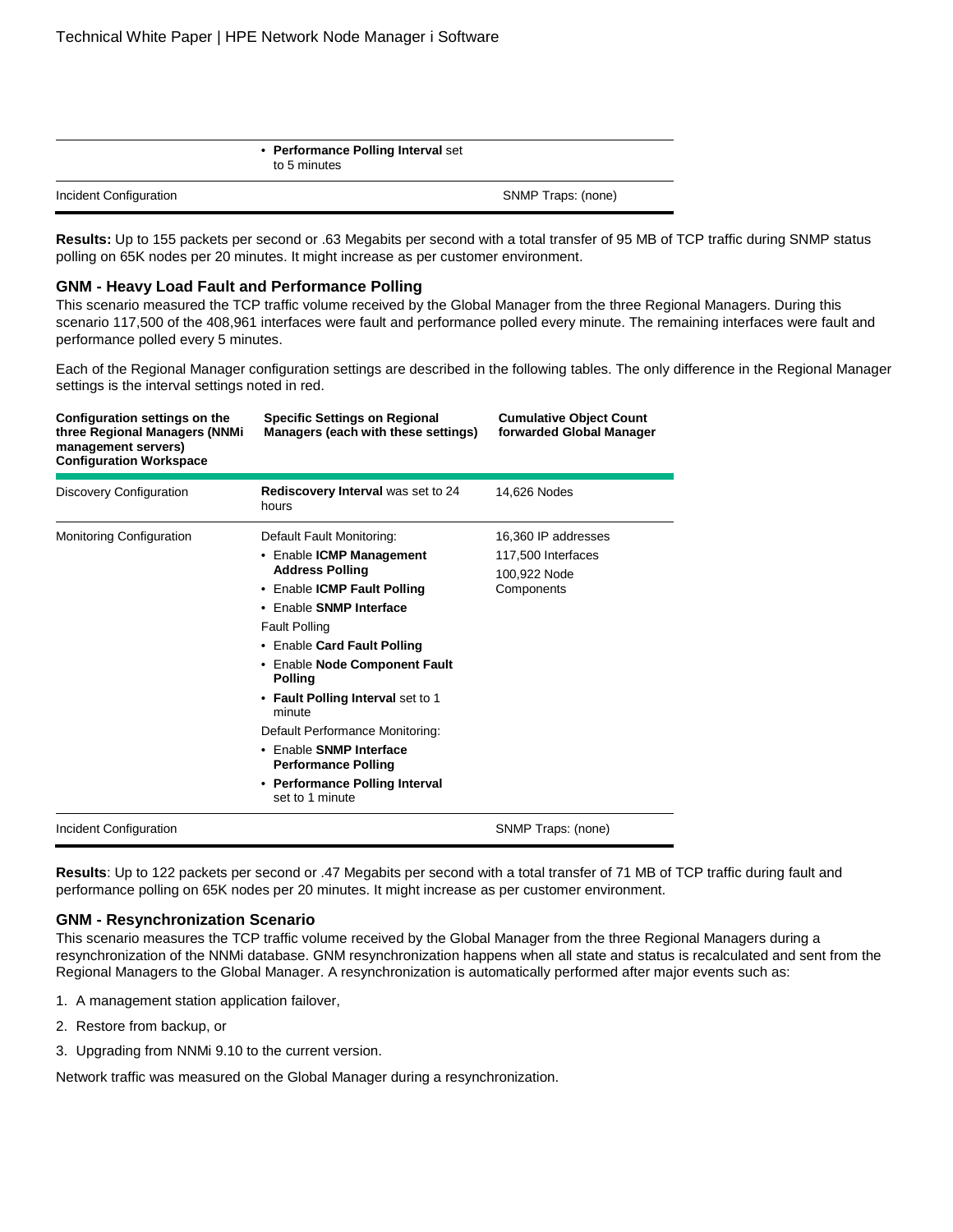| Configuration settings on the<br><b>Regional Managers (NNMi</b><br>management server):<br><b>Configuration Workspace</b> | <b>Specific Settings on Regional</b><br>Managers (each with these settings)                                                                                                                          | <b>Cumulative Object Count</b><br><b>Forwarded Global</b><br>Manager |
|--------------------------------------------------------------------------------------------------------------------------|------------------------------------------------------------------------------------------------------------------------------------------------------------------------------------------------------|----------------------------------------------------------------------|
| Discovery Configuration                                                                                                  | <b>Rediscovery Interval on all Regional</b><br>Managers was set to 24 hours.                                                                                                                         | 65,000 Nodes                                                         |
| <b>Monitoring Configuration</b>                                                                                          | Default Fault Monitoring:                                                                                                                                                                            | 126.681 IP addresses                                                 |
|                                                                                                                          | • Enable ICMP Management<br><b>Address Polling</b><br>• Enable ICMP Fault Polling<br>• Enable SNMP Interface<br><b>Fault Polling</b><br>• Enable Card Fault Polling<br>• Enable Node Component Fault | 408,961 Interfaces<br>534.581 Node<br>Components                     |
|                                                                                                                          | <b>Polling</b><br>• Fault Polling Interval set to 5<br>minutes<br>Default Performance Monitoring:                                                                                                    |                                                                      |
|                                                                                                                          | • Enable SNMP Interface<br><b>Performance Polling</b><br>• Performance Polling Interval set<br>to 5 minutes                                                                                          |                                                                      |
| Incident Configuration                                                                                                   |                                                                                                                                                                                                      | SNMP Traps: (none)                                                   |

**Results**: Up to 133 packets per second or .52 Megabits per second with a total transfer of 59 MB of TCP traffic during resynchronization of 65K nodes per 15 minutes. It might increase as per customer environment.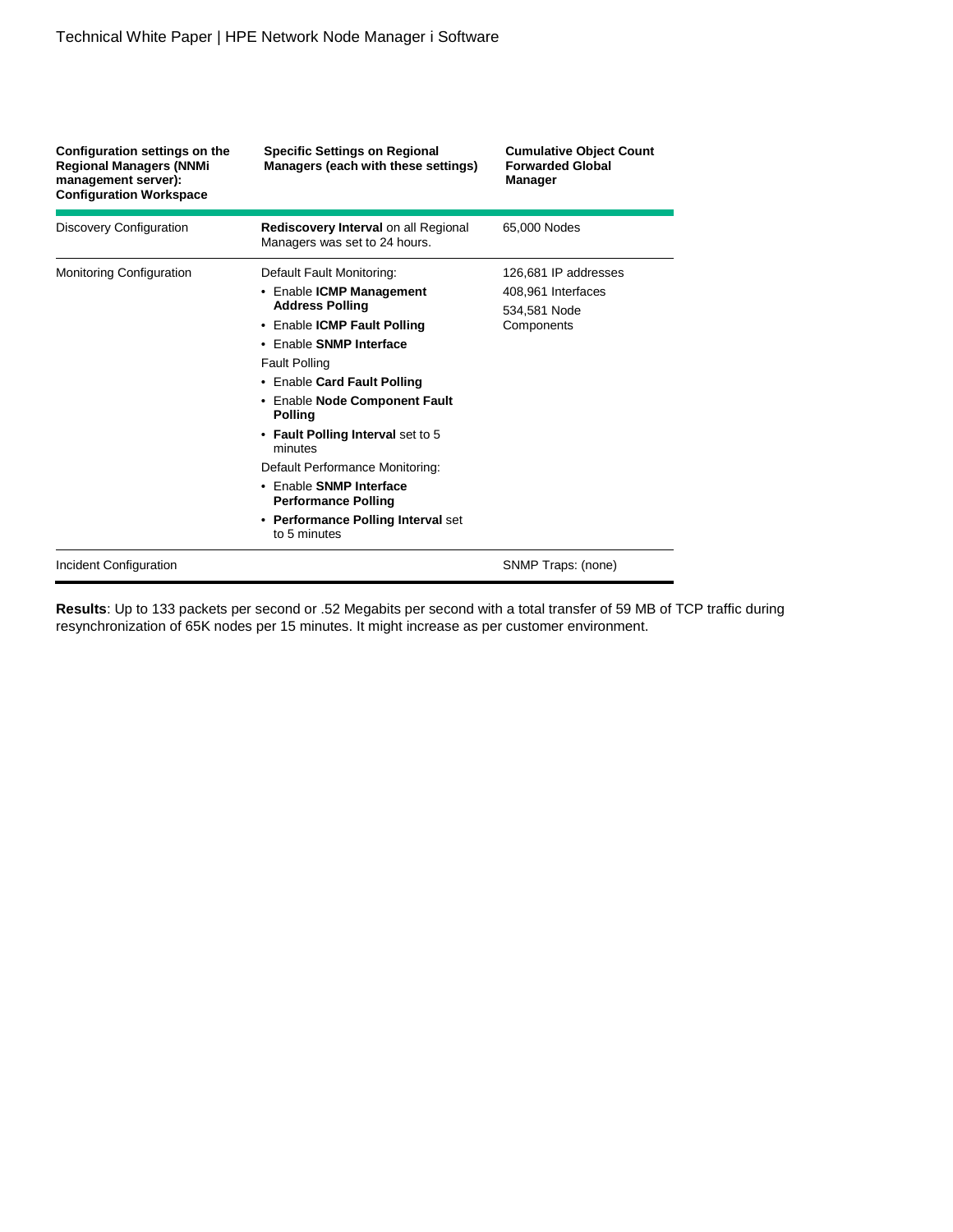## <span id="page-13-0"></span>**We appreciate your feedback!**

If an email client is configured on this system, by default an email window opens when you click [here](mailto:network-management-doc-feedback@hpe.com?subject=Feedback%20on%20Guidelines%20to%20be%20followed%20for%20Network%20Bandwidth%20Utilization%20for%20Standalone%20and%20Global%20Network%20Management%20Environments,%20June%202016%20(10.20)).

If no email client is available, copy the information below to a new message in a web mail client, and then send this message to **network-management-doc-feedback@hpe.com**.

**Product name and version**: NNMi 10.20

**Document title**: Guidelines to be followed for Network Bandwidth Utilization for Standalone and Global Network Management Environments

**Feedback**: